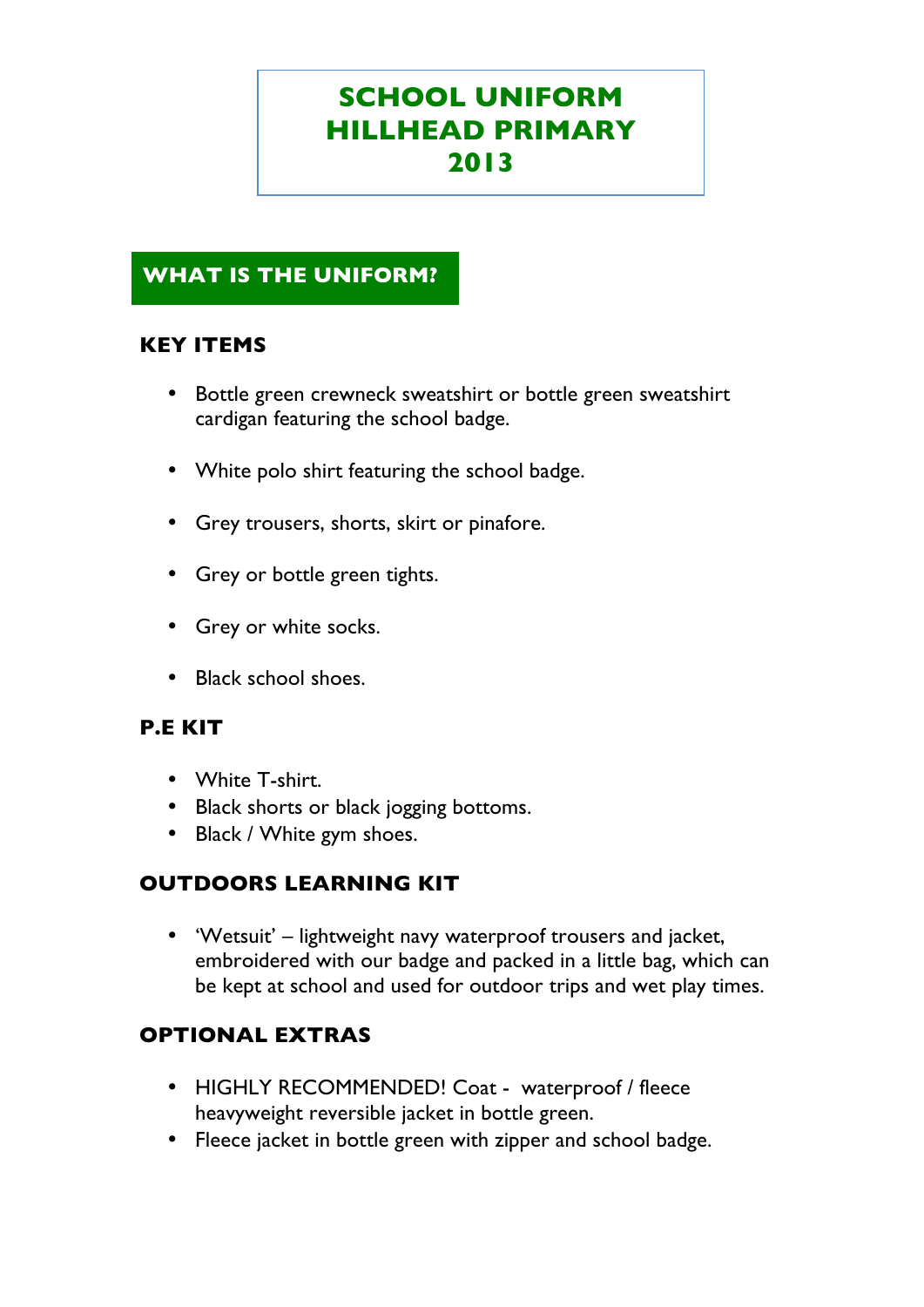- Bags rucksack style, two sizes, infant and junior, in bottle green with school badge.
- Gym bag drawstring style, bottle green, with badge.
- Homework / book bag with badge.
- Ski hat bottle green, one size, with badge.

# **VERY IMPORTANT – PLEASE PUT YOUR CHILD'S NAME IN ALL UNIFORM ITEMS – PERSONALISED NAME TAGS AVAILABLE TO ORDER ON-LINE FOR £2.00.**

# **OUTDOOR LEARNING**

Hillhead Primary has an active Outdoor Learning programme.

### WE STRONGLY ENCOURAGE PARENTS TO BUT A 'WETSUIT' FOR THEIR CHILD.

These are little bags that come with a waterproof jacket and pair of trousers.

These items make it much easier for teachers to take children out of the classroom during winter months / wet days.

We can also highly recommend the HEAVYWEIGHT JACKETS: they are waterproof and fleece lined, making them very good winter coats, suitable for wet and cold weather. We get a fantastic direct to school price of £16 for these jackets, which is great value for money.

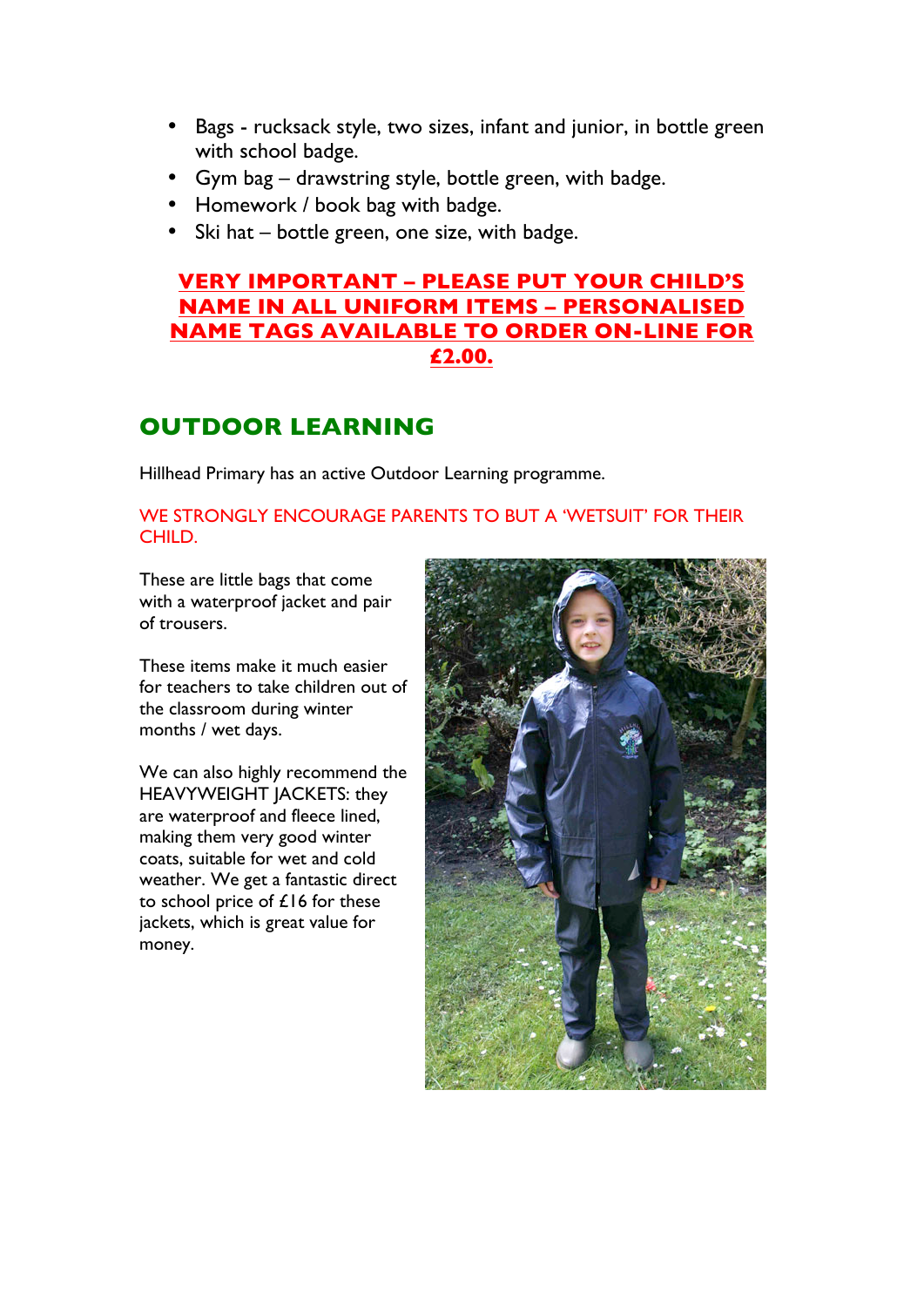# **WHERE CAN I BUY IT?**

# **ON-LINE**

### FOR CHEAPER PRICES!

You can order on-line using via the border embroideries website at any time of the year. All items are available at the 'direct to school ' price. Orders are posted direct to you and you will pay postage and packaging costs.

www.border-embroideries.co.uk

Towards the end of the year (May to July) the website gives you the option of having your items sent to the school in a bulk order. **You avoid postage costs by doing this**, and simply pick your uniform up from the school on set dates at the end of the summer holidays.

| <b>ITEM</b>                    | <b>DIRECT</b> | <b>SHOP</b> |
|--------------------------------|---------------|-------------|
| Sweatshirt                     | £6.80         | £9.99       |
| Fairtrade Sweatshirt           | £10.25        | £12.50      |
| Fairtrade polo shirt           | £8.25         | £10.30      |
| Cardigan                       | £8.35         | £11.99      |
| <b>Gingham Dress</b>           | £8.95         | £9.00       |
| Wet suit in a bag.             | £10.00        | £13.00      |
| White fairtrade T-Shirt for PE | £5.75         | £7.00       |
| <b>Black cotton PE shorts</b>  | £4.50         | £6.00       |
| Black jogging pants            | £7.00         | £8.50       |
| Zipped Fleece Jacket           | £10.30        | £14.99      |
| Reversible waterproof jacket   | £16.00        | £24.99      |
| Infant Backpack                | £6.25         | £8.25       |
| Junior Backpack                | £6.70         | £8.99       |
| Bookbag / Homework bag         | £3.70         | £5.50       |
| Gymsac                         | £3.00         | £3.50       |

### 2013 DIRECT TO SCHOOL DELIVERY: AVAILABLE FROM 15TH MAY TO 26TH JULY.

# **TRUTEX SHOP**

All items (except school shoes) are available from the Trutex Shop at any time of year.

35B ARGYLE STREET, GLASGOW, G2 8AH Tel: 0141 221 4472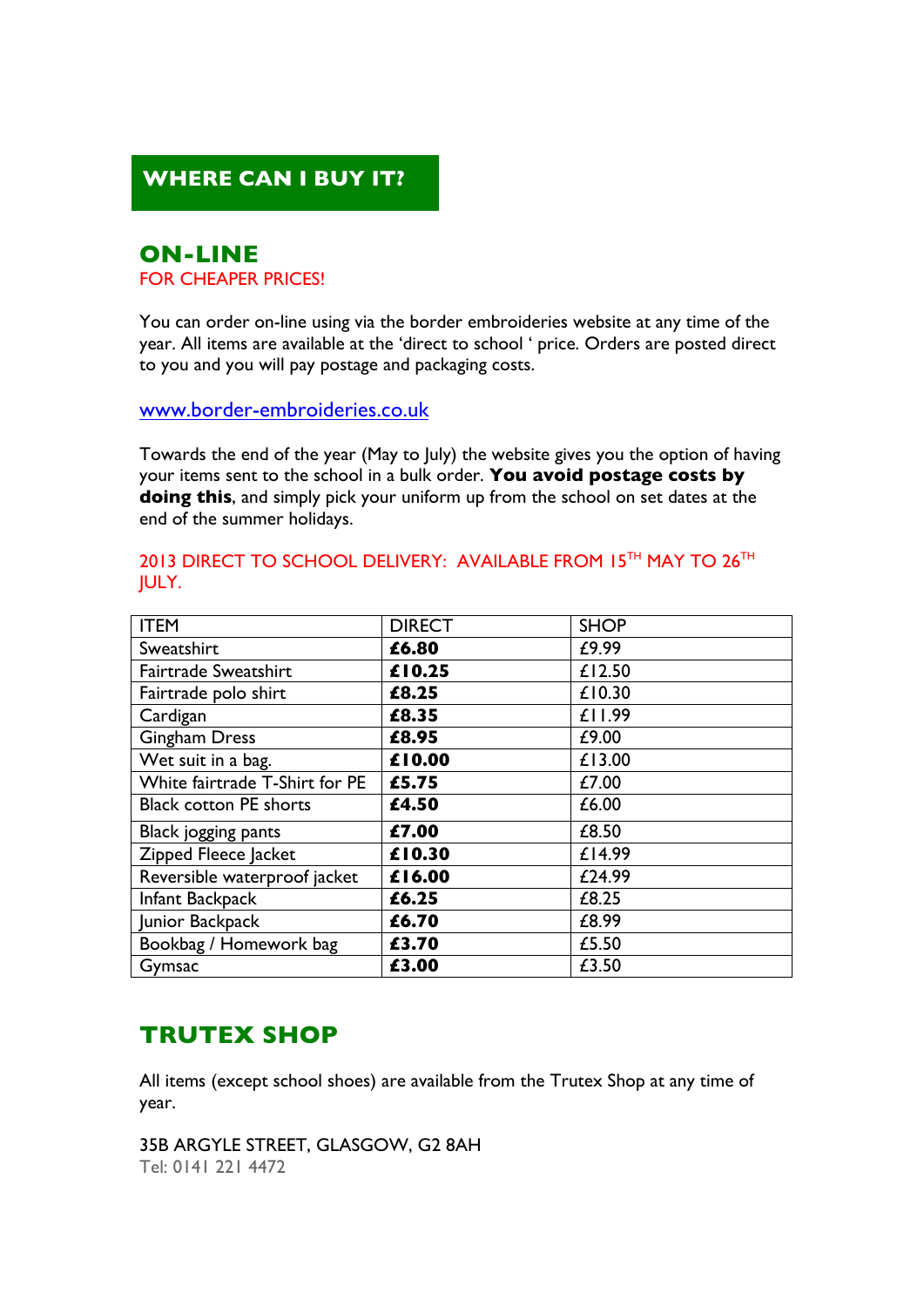#### Email : **glasgow@trutex.com**

This is situated in the arcade leading off Argyle Street, to Argyle St station (opposite Marks and Spencer). The shop is at the back of this arcade with the shop front facing out onto Osborne Street and the back of the St Enoch centre.

Grey trousers, skirts, socks, etc are also available from a variety of other high street retailers.

# **PAPER ORDER FORM**

We encourage all parents to use the on-line ordering system, however during the Summer term we also provide a paper order form for those who would prefer to use this method.

Forms are issued in the Summer term only, and have to be completed and handed in with cheque or EXACT cash payment to parent council volunteers during set 'payment sessions' in the school.

**Forms can be downloaded from our website www.hillheadprimaryschool.org or collected from the main office.**

**Summer 2013 payment session – Mon 17th – Friday 21st June. Outdoor Classroom (river-side playground entrance). 8.50 – 9.15 am and 3 – 3.20pm**

**Please DO NOT hand these forms back into the school office or to class teachers. We have to check each form, count the money and issue a receipt and school staff cannot undertake this work.** 

### **EXCHANGES**

Items ordered on-line or using the paper order form and picked up from school can be exchanged at the Trutex Shop if there is a fault or the size is wrong.

# **WHERE CAN I SEE EXAMPLES OF THE UNIFORM?**

You can see all uniform items in the Trutex shop (details above) and this is the best place to go and look at sizes before ordering.

For parents of the new P1 intake, there will be uniform samples and information available at the induction sessions.